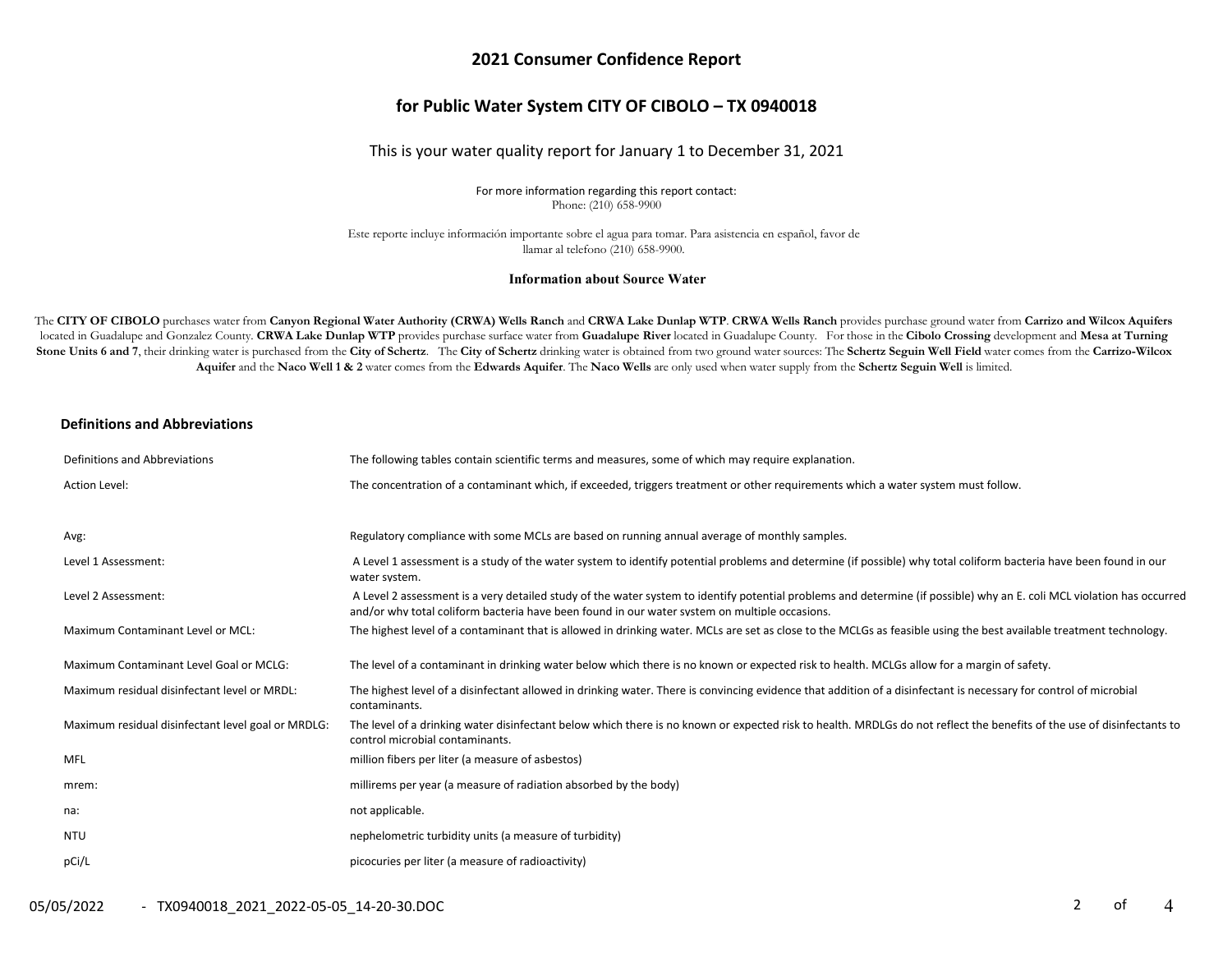### **Definitions and Abbreviations**

| ppb:                       | micrograms per liter or parts per billion                                           |
|----------------------------|-------------------------------------------------------------------------------------|
| ppm:                       | milligrams per liter or parts per million                                           |
| ppq                        | parts per quadrillion, or picograms per liter (pg/L)                                |
| ppt                        | parts per trillion, or nanograms per liter (ng/L)                                   |
| Treatment Technique or TT: | A required process intended to reduce the level of a contaminant in drinking water. |

## **Information about your Drinking Water**

The sources of drinking water (both tap water and bottled water) include rivers, lakes, streams, ponds, reservoirs, springs, and wells. As water travels over the surface of the land or through the ground, it dissolves naturally-occurring minerals and, in some cases, radioactive material, and can pick up substances resulting from the presence of animals or from human activity.

Drinking water, including bottled water, may reasonably be expected to contain at least small amounts of some contaminants. The presence of contaminants does not necessarily indicate that water poses a health risk. More information about contaminants and potential health effects can be obtained by calling the EPAs Safe Drinking Water Hotline at (800) 426-4791.

Contaminants that may be present in source water include:

- Microbial contaminants, such as viruses and bacteria, which may come from sewage treatment plants, septic systems, agricultural livestock operations, and wildlife.

- Inorganic contaminants, such as salts and metals, which can be naturally-occurring or result from urban storm water runoff, industrial or domestic wastewater discharges, oil and gas production, mining, or farming.

- Pesticides and herbicides, which may come from a variety of sources such as agriculture, urban storm water runoff, and residential uses.

- Organic chemical contaminants, including synthetic and volatile organic chemicals, which are by-products of industrial processes and petroleum production, and can also come from gas stations, urban storm water runoff, and septic systems.

- Radioactive contaminants, which can be naturally-occurring or be the result of oil and gas production and mining activities.

In order to ensure that tap water is safe to drink, EPA prescribes regulations which limit the amount of certain contaminants in water provided by public water systems. FDA regulations establish limits for contaminants in bottled water which must provide the same protection for public health.

Contaminants may be found in drinking water that may cause taste, color, or odor problems. These types of problems are not necessarily causes for health concerns. For more information on taste, odor, or color of drinking water, please contact the system's business office.

You may be more vulnerable than the general population to certain microbial contaminants, such as Cryptosporidium, in drinking water. Infants, some elderly, or immunocompromised persons such as those undergoing chemotherapy for cancer; persons who have undergone organ transplants; those who are undergoing treatment with steroids; and people with HIV/AIDS or other immune system disorders, can be particularly at risk from infections. You should seek advice about drinking water from your physician or health care providers. Additional guidelines on appropriate means to lessen the risk of infection by Cryptosporidium are available from the Safe Drinking Water Hotline (800-426-4791).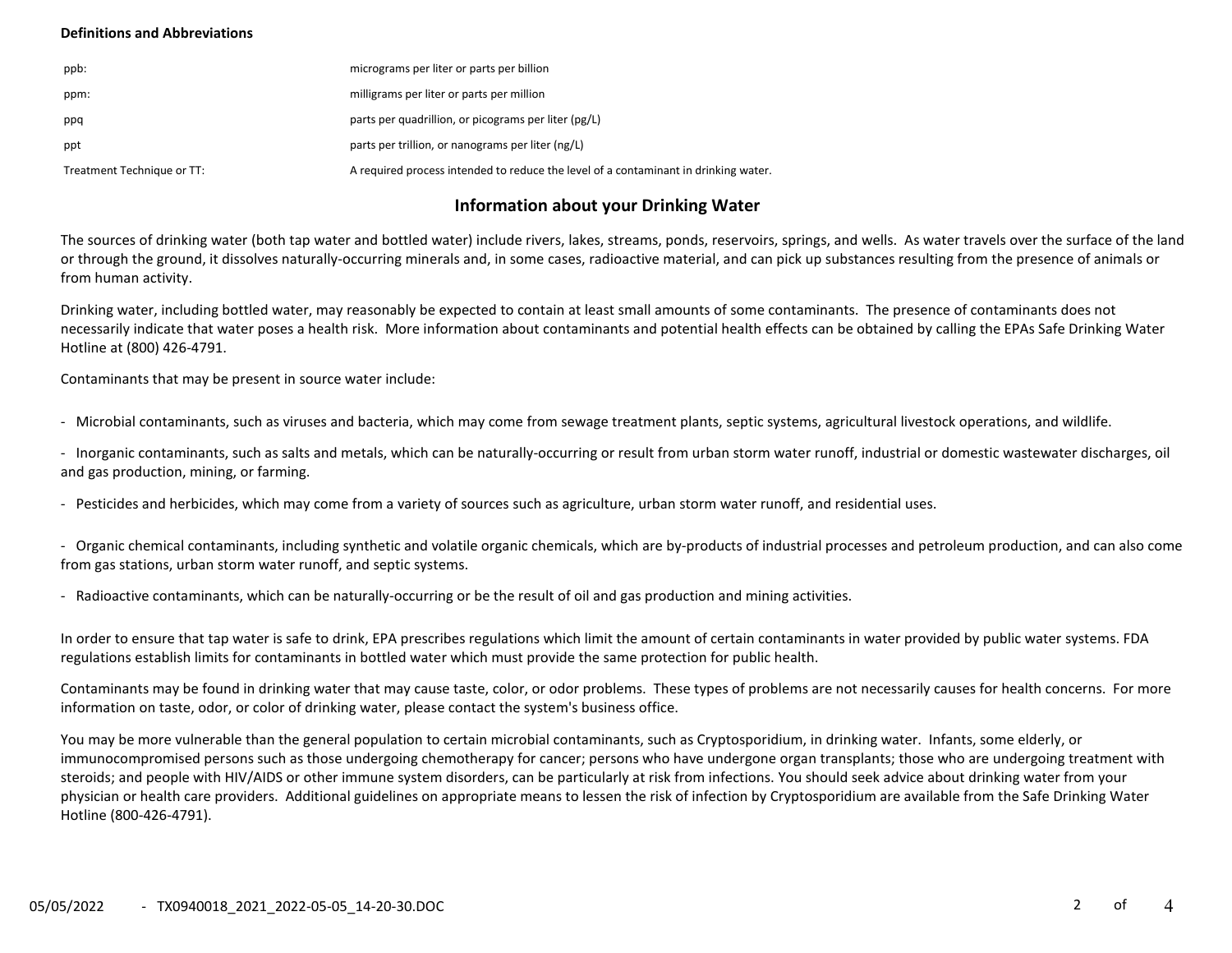If present, elevated levels of lead can cause serious health problems, especially for pregnant women and young children. Lead in drinking water is primarily from materials and components associated with service lines and home plumbing. We are responsible for providing high quality drinking water, but we cannot control the variety of materials used in plumbing components. When your water has been sitting for several hours, you can minimize the potential for lead exposure by flushing your tap for 30 seconds to 2 minutes before using water for drinking or cooking. If you are concerned about lead in your water, you may wish to have your water tested. Information on lead in drinking water, testing methods, and steps you can take to minimize exposure is available from the Safe Drinking Water Hotline or at http://www.epa.gov/safewater/lead.

### **Coliform Bacteria**

| Maximum Contaminant<br>Level Goal | <b>Total Coliform</b><br>Maximum<br>Contaminant Level | Highest No. of Positive | Maximum Contaminant Level or Fecal Coliform Samples | Fecal Coliform or E. Coli   Total No. of Positive E. Coli | Violation | Likely Source of Contamination        |
|-----------------------------------|-------------------------------------------------------|-------------------------|-----------------------------------------------------|-----------------------------------------------------------|-----------|---------------------------------------|
|                                   | 1 positive monthly<br>sample.                         |                         |                                                     |                                                           |           | Naturally present in the environment. |

# **2021 Water Quality Test Results**

| Disinfection By-Products | <b>Collection Date</b> | <b>Highest Level</b><br><b>Detected</b> | <b>Range of Individual</b><br><b>Samples</b> | <b>MCLG</b>              | <b>MCL</b> | <b>Units</b> | Violation | <b>Likely Source of Contamination</b>      |
|--------------------------|------------------------|-----------------------------------------|----------------------------------------------|--------------------------|------------|--------------|-----------|--------------------------------------------|
| Haloacetic Acids (HAA5)  | 2021                   | 14                                      | $3.7 - 26.1$                                 | No goal for the<br>total | 60         | ppb          | N         | By-product of drinking water disinfection. |

\*The value in the Highest Level or Average Detected column is the highest average of all HAA5 sample results collected at a location over a year

| Total Trihalomethanes (TTHM) | 2021 | 105 - ز | No goal for the<br>total | $\sim$ | ppb | By-product of drinking water disinfection. |
|------------------------------|------|---------|--------------------------|--------|-----|--------------------------------------------|
|                              |      |         |                          |        |     |                                            |

\*The value in the Highest Level or Average Detected column is the highest average of all TTHM sample results collected at a location over a year

| <b>Inorganic Contaminants</b>  | <b>Collection Date</b> | <b>Highest Level</b><br>Detected | <b>Range of Individual  </b><br><b>Samples</b> | <b>MCLG</b> | <b>MCL</b> | <b>Units</b> | <b>Violation</b> | <b>Likely Source of Contamination</b>                                                           |
|--------------------------------|------------------------|----------------------------------|------------------------------------------------|-------------|------------|--------------|------------------|-------------------------------------------------------------------------------------------------|
| Nitrate [measured as Nitrogen] | 2021                   |                                  | $0 - 0.91$                                     | 10          | 10         | ppm          |                  | Runoff from fertilizer use; Leaching from septic tanks,<br>sewage; Erosion of natural deposits. |

| Disinfectant Residual | Year | Average Level | Range of Levels<br><b>Detected</b> | <b>MRDL</b> | <b>MRDLG</b> | Unit of Measure | Violation (Y/N) | Source in Drinking Water                 |
|-----------------------|------|---------------|------------------------------------|-------------|--------------|-----------------|-----------------|------------------------------------------|
| Free Chlorine         | 2021 | 1.32          | $0.38 - 2.18$                      |             |              | ppm             |                 | Water additive used to control microbes. |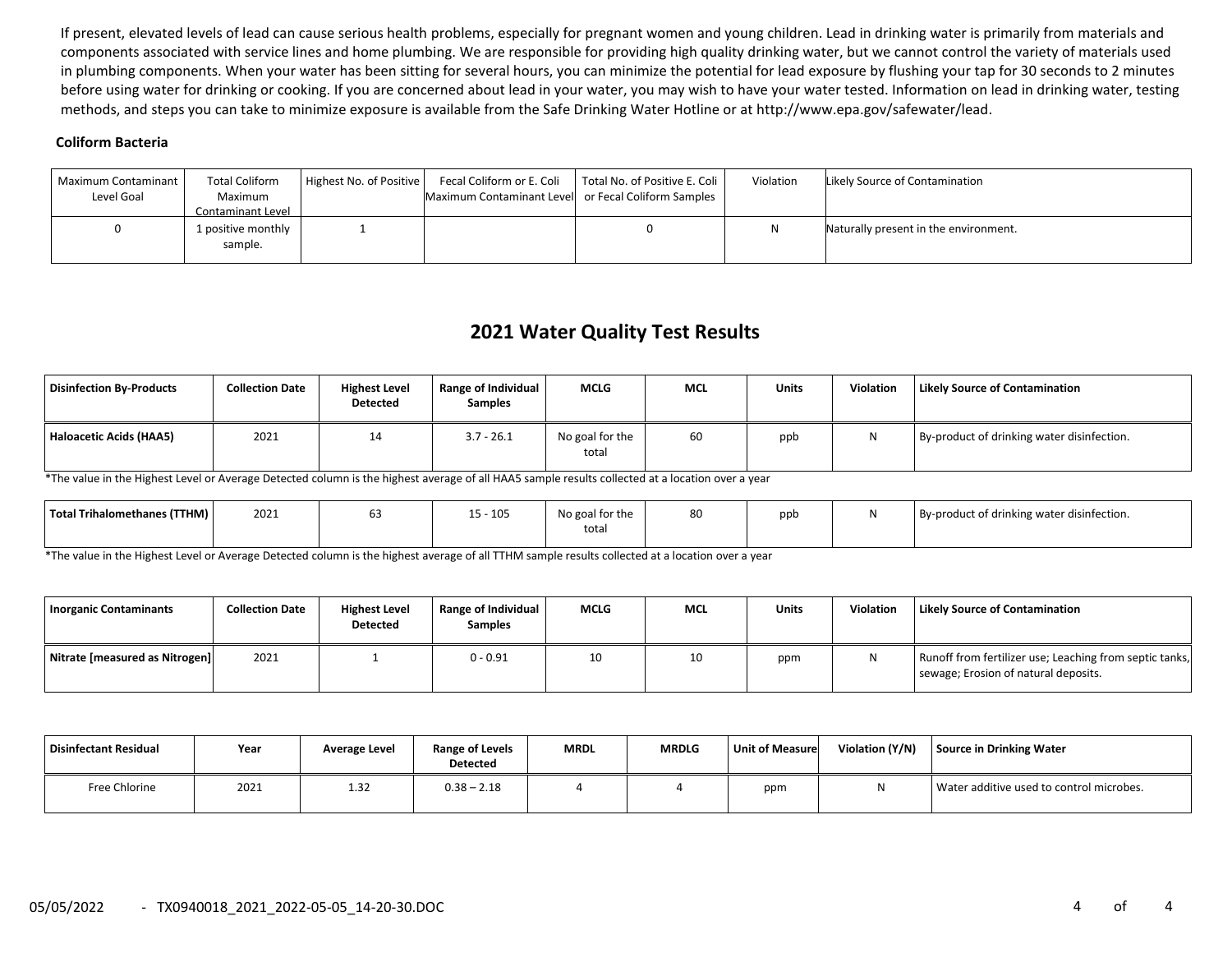### **Information about Source Water**

City of Cibolo purchases water from CRWA Wells Ranch. CRWA Wells Ranch provides purchase ground water from Carrizo Aquifer located in Guadalupe and Gonzales Counties.

# **2021 Water Quality Test Results for CRWA WELLS RANCH**

| <b>Inorganic Contaminants</b> | <b>Collection Date</b> | <b>Highest Level</b><br>Detected | <b>Range of Individual</b><br><b>Samples</b> | <b>MCLG</b> | <b>MCL</b> | Units | Violation | <b>Likely Source of Contamination</b>                                                          |
|-------------------------------|------------------------|----------------------------------|----------------------------------------------|-------------|------------|-------|-----------|------------------------------------------------------------------------------------------------|
| Barium                        | 03/21/2019             | 0.0748                           | $0.0748 - 0.0748$                            |             |            | ppm   |           | Discharge of drilling wastes; Discharge from metal<br>refineries; Erosion of natural deposits. |

| l Radioactive Contaminants | <b>Collection Date</b> | <b>Highest Level</b><br><b>Detected</b> | <b>Range of Individual</b><br><b>Samples</b> | <b>MCLG</b> | <b>MCL</b> | <b>Units</b> | <b>Violation</b> | <b>Likely Source of Contamination</b>   |
|----------------------------|------------------------|-----------------------------------------|----------------------------------------------|-------------|------------|--------------|------------------|-----------------------------------------|
| Beta/photon emitters       | 05/24/2018             | 5.5                                     | $5.5 - 5.5$                                  |             | 50         | pCi/L*       | N                | Decay of natural and man-made deposits. |

\*EPA considers 50 pCi/L to be the level of concern for beta particles.

| Synthetic organic contaminants<br>including pesticides and<br>herbicides | <b>Collection Date</b> | <b>Highest Level</b><br><b>Detected</b> | <b>Range of Individual</b><br><b>Samples</b> | <b>MCLG</b> | <b>MCL</b> | Units | Violation | <b>Likely Source of Contamination</b>         |
|--------------------------------------------------------------------------|------------------------|-----------------------------------------|----------------------------------------------|-------------|------------|-------|-----------|-----------------------------------------------|
| Di (2-ethylhexyl) phthalate                                              | 2021                   | 48                                      | 1.2 - 94.6                                   |             |            | ppb   |           | Discharge from rubber and chemical factories. |

TCEQ completed a Source Water Susceptibility for all drinking water systems that own their sources. This report describes the susceptibility and types of constituents that may come into contact with the drinking water source based on human activities and natural conditions. The system(s) from which we purchase our water received the assessment report. For more information on source water assessments and protection efforts at our system contact the Operations Manager Adam Telfer for CRWA. Phone Number: (830) 609-5043

City of Cibolo purchases water from CRWA LAKE DUNLAP WTP. CRWA LAKE DUNLAP WTP provides purchase surface water from Lake Dunlap located in Guadalupe County

## **2021 Water Quality Test Results for CRWA LAKE DUNLAP WTP**

| <b>Inorganic Contaminants</b> | <b>Collection Date</b> | <b>Highest Level</b><br><b>Detected</b> | Range of Individual<br><b>Samples</b> | <b>MCLG</b> | <b>MCL</b> | <b>Units</b> | Violation | <b>Likely Source of Contamination</b>                                                          |
|-------------------------------|------------------------|-----------------------------------------|---------------------------------------|-------------|------------|--------------|-----------|------------------------------------------------------------------------------------------------|
| Barium                        | 2021                   | 0.0468                                  | $0.0468 - 0.0468$                     |             |            | ppm          |           | Discharge of drilling wastes; Discharge from metal<br>refineries; Erosion of natural deposits. |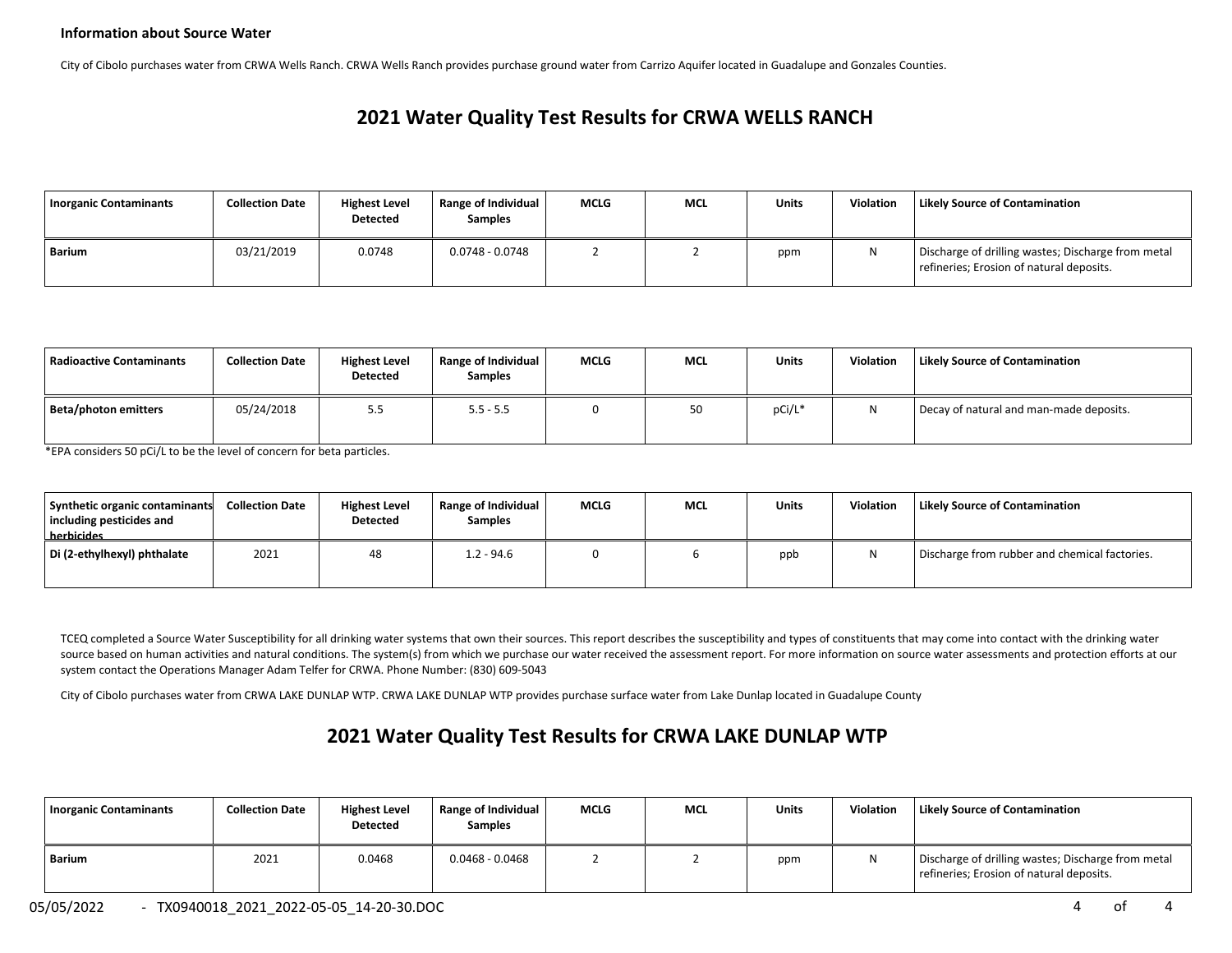| <b>Fluoride</b> | 2021 | $0.2 - 0.2$ | ຳດ<br>u | ppm | Erosion of natural deposits; Water additive which<br>promotes strong teeth; Discharge from fertilizer and |
|-----------------|------|-------------|---------|-----|-----------------------------------------------------------------------------------------------------------|
|                 |      |             |         |     | aluminum factories                                                                                        |

#### **Turbidity**

|                                | <b>Level Detected</b> | <b>Limit (Treatment</b><br><b>Technique)</b> | Violation | <b>Likely Source of Contamination</b> |
|--------------------------------|-----------------------|----------------------------------------------|-----------|---------------------------------------|
| Highest single measurement     | 0.85 NTU              | 1 NTU                                        |           | Soil runoff.                          |
| Lowest monthly % meeting limit | 100%                  | 0.3 NTU                                      |           | Soil runoff.                          |

Information Statement: Turbidity is a measurement of the cloudiness of the water caused by suspended particles. We monitor it because it is a good indicator of water quality and the effectiveness of our filtration system a disinfectants.

TCEQ completed a Source Water Susceptibility for all drinking water systems that own their sources. This report describes the susceptibility and types of constituents that may come into contact with the drinking water source based on human activities and natural conditions. The system(s) from which we purchase our water received the assessment report. For more information on source water assessments and protection efforts at our system contact the Operations Manager Adam Telfer for CRWA. Phone Number: (830) 609-5043

City of Cibolo purchases water from CITY OF SCHERTZ. CITY OF SCHERTZ provides purchase ground water from [Carrizo Aquifer located in Schertz Seguin Local Government Corporation

## **2021 Water Quality Test Results for City of Schertz**

| <b>Inorganic Contaminants</b> | <b>Collection Date</b> | <b>Highest Level</b><br><b>Detected</b> | <b>Range of Individual</b><br><b>Samples</b> | <b>MCLG</b> | <b>MCL</b> | <b>Units</b> | Violation | <b>Likely Source of Contamination</b>                                                                                            |
|-------------------------------|------------------------|-----------------------------------------|----------------------------------------------|-------------|------------|--------------|-----------|----------------------------------------------------------------------------------------------------------------------------------|
| Barium                        | 01/17/2020             | 0.0891                                  | $0.0891 - 0.0891$                            |             |            | ppm          | N         | Discharge of drilling wastes; Discharge from metal<br>refineries; Erosion of natural deposits.                                   |
| Fluoride                      | 01/17/2020             | 0.12                                    | $0.12 - 0.12$                                |             | 4.0        | ppm          | N         | Erosion of natural deposits; Water additive which<br>promotes strong teeth; Discharge from fertilizer and<br>aluminum factories. |
| Selenium                      | 01/17/2020             | 4.1                                     | $4.1 - 4.1$                                  | 50          | 50         | ppb          | N         | Discharge from petroleum and metal refineries;<br>Erosion of natural deposits; Discharge from mines.                             |

| Radioactive Contaminants | <b>Collection Date</b> | <b>Highest Level</b><br><b>Detected</b> | Range of Individual<br><b>Samples</b> | <b>MCLG</b> | <b>MCL</b> | Units  | Violation | <b>Likely Source of Contamination</b>   |
|--------------------------|------------------------|-----------------------------------------|---------------------------------------|-------------|------------|--------|-----------|-----------------------------------------|
| Beta/photon emitters     | 02/08/2017             | 6.7                                     | $6.7 - 6.7$                           |             | 50         | pCi/L* |           | Decay of natural and man-made deposits. |

\*EPA considers 50 pCi/L to be the level of concern for beta particles.

| Volatile Organic Contaminants | <b>Collection Date</b> | <b>Highest Level</b><br><b>Detected</b> | Range of Individual<br>Samples | <b>MCLG</b><br>___ | MC | Unit: | Violation | Likely Source of Contamination |
|-------------------------------|------------------------|-----------------------------------------|--------------------------------|--------------------|----|-------|-----------|--------------------------------|
|                               |                        |                                         |                                |                    |    |       |           |                                |